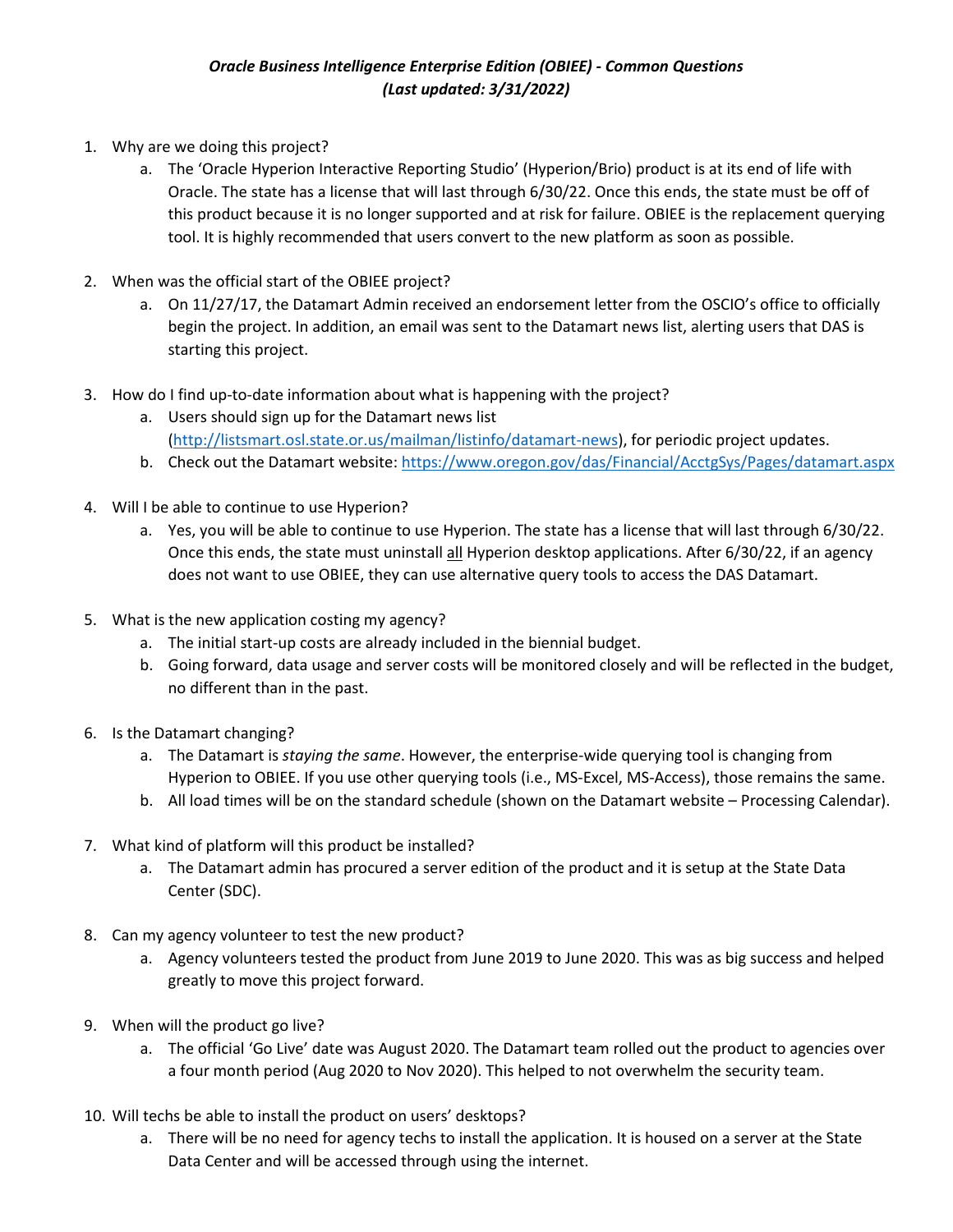- 11. Can my agency start to download and use OBIEE or other various Oracle software?
	- a. Agencies should contact the DAS OSCIO's office to determine how best to move forward with any Oracle products.
- 12. How will I access the new product?
	- a. Users will log-in through a web portal. (Production site[: https://obi.das.oregon.gov:9503/analytics/\)](https://obi.das.oregon.gov:9503/analytics/).
	- b. There is a production and test environment. Standard users will work within the production environment only. The test environment is for the Datamart admin team to perform updates.
	- c. Users must be on the State of Oregon's network (Ex. Big IP) to access the OBIEE website.
	- d. Each agency tech team will need to make sure the OBIEE website is allowed through their firewall.
- 13. Will there be training?
	- a. Yes, training is provided through Workday Learning. (New trainings are being created).
	- b. The Datamart admin team will be looking into alternative training as well (Teams, in-person, etc.).
- 14. What kind of software license agreement does the state have with Oracle for OBIEE?
	- a. OBIEE has a CPU license that allows for unlimited users.
- 15. Are there any limits on users or restrictions to using the OBIEE product?
	- a. There are no limits or restrictions to using the product in this environment.
- 16. Will agencies be able to access internal databases?
	- a. After further review and due to security concerns, DAS will *not* be able to allow agencies to access internal databases when using the DAS OBIEE product. Agencies can consider using these alternative tools for their internal databases: Excel, Access, Power BI, etc., or working with Data Center Services to install their own instance of OBIEE.
- 17. Will the new application have updated firewall requirements?
	- a. Yes, the firewall is set for the new OBIEE server. Agencies must update their firewall requirements to allow this web application.
	- b. Users must be on the State network to be able to use the OBIEE website and log into the application.
- 18. What type of security access does the OBIEE application use?
	- a. The OBIEE application has been set up with a new type of security access. Users are input on a '*Shared Active Directory' or 'Shared AD'*. A user must be included in the Shared AD, prior to obtaining security access to the product. This access is a *critical* piece of the process to fully set up your Datamart users with OBIEE access.
	- b. This is the same 'Shared AD' used for authentication to the "@oregon.gov" enterprise email system and the enterprise data backup CommVault portal.
	- c. Each agency has an ARS admin tech team that will oversee OBIEE users in the Shared AD.
	- d. If you have additional questions about the Shared AD, please contact DAS DCS unit (Dewayne Weaver).
- 19. Will we use our standard RACF log-in and password as we have used in the past?
	- a. OBIEE does not use RACF. As per above, the new security is based on a 'Shared AD'. Depending on this set up, your agency OBIEE security login and password access may differ from other agencies.
	- b. The two types of login's for OBIEE will depend on the agency Shared AD setup. This information should be obtained from the Agency ARS admin team and/or Agency security officer.